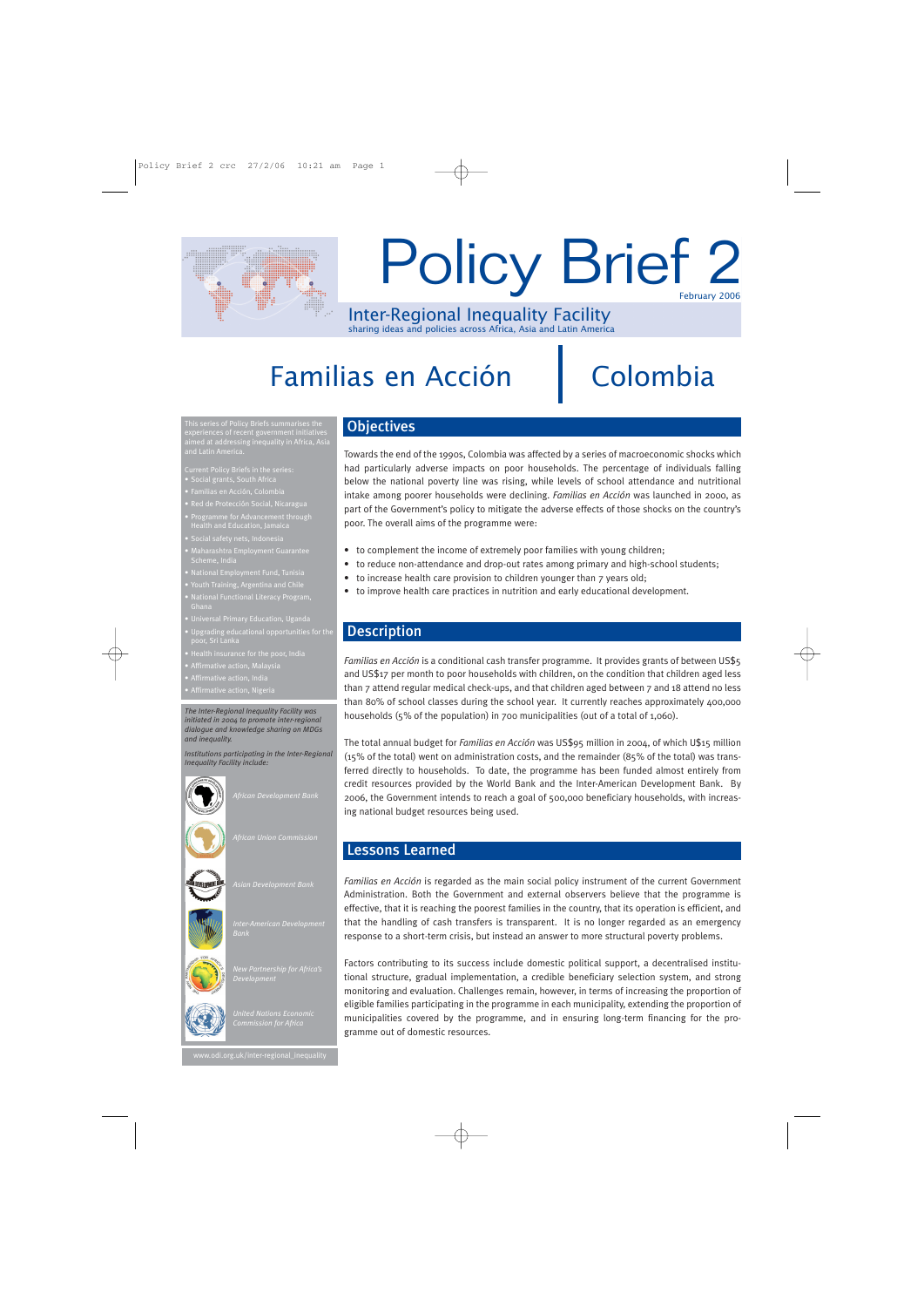## **Background**

*Familias en Acción* had its origins in the series of adverse macroeconomic shocks which affected Colombia towards the end of the 1990s. There was a growing recognition that the shocks, and the adjustment policies associated with them, were having particularly adverse impacts on poor families. Between 1997 and 1999, it was estimated that the percentage of individuals who fell below the national poverty line increased from 50% to 65%. There was also evidence that school attendance and nutritional intake among poorer households had declined.

In this context, the Government launched the *Red de Apoyo Social* (Social Support Network). The aim of the network was to mitigate the adverse effects of the shocks and of adjustment policies on the poor. It had three components: employment generation (public works) programmes, work training for the young, and a conditional cash transfer programme. It was financed by the World Bank, the Inter-American Development Bank, a grant from the United States of America, and the Government of Colombia's own resources.

The conditional cash transfer programme (CCT) became known as *Familias en Acción*. As with other similar programmes in the region, it involves the targeted delivery of cash transfers, conditioned to school attendance and use of basic health care.

#### Details

The *Familias en Acción* Programme was introduced in December 2000. It was originally designed to cover 350 of the poorest municipalities in the country, but was subsequently expanded to cover 631 municipalities, out of a total of 1,060. It was introduced in three stages: first, a pilot stage applied to 22 municipalities between December 2000 and March 2001; second, an initial expansion to 306 municipalities between July and November 2001; and third, a second expansion stage to include a further 303 municipalities between February and March 2002.

*Familias en Acción* provides two types of grants (Table 1). The first is a health grant, which is for families with children younger than seven years old. The amount of the grant is the equivalent of US\$17 per month, which is the same whether there are one or more children younger than seven in the household. The second grant is an education grant, which is for families with children between 7 and 18 years old. The amount of this grant varies according to the

Table 1 Grants provided by Familias en Acción

number and age of children: the equivalent of US\$5 per month for every child attending primary school, and the equivalent of US\$10 per month for every child attending secondary school.

Eligibility for each grant is determined by the System for Identifying and Selecting Beneficiaries (SISBEN), which the Government of Colombia has been using since 1993. This system divides households into categories, based on their estimated level of income. (Household income is estimated on the basis of a household's characteristics – e.g. type of dwelling, assets, education of household head – and an econometric model developed using detailed household survey data). To be eligible for either grant, households must belong to the lowest of these categories, SISBEN level one. Roughly speaking, this includes the poorest fifth (or 20%) of households in the country. At present, households are automatically graduated out of the programme after five years. However, the authorities are planning a system by which families who remain in extreme poverty can continue in the programme through a recertification process.

The receipt of each grant is subject to conditions. The health grant is conditional on the participation of children in regular medical checkups, according to the rules set forth by the Ministry of Health. The grant is suspended if one or more children below the age of seven have not complied with the condition. The education grant is conditional on children being enrolled in primary or secondary school, and attending no less than 80% of classes during the school year.

*Familias en Acción* was originally designed to reach 340,000 households, corresponding to approximately 4.6% of the population. The total annual budget was estimated to be US\$88 million, of which US\$5 million (6% of the total) would go towards operational costs, and the remainder (94% of the total) would be transferred directly to households. To date, the programme has been funded almost entirely from credit resources provided by the World Bank and the Inter-American Development Bank (IADB). The current Government Administration has transferred resources to *Familias en Acción* from other components of the RAS, and requested a credit extension from the World Bank and IADB.

#### Implementation

Implementation of *Familias en Acción* includes operational units at the national, departmental and municipal levels. At the national level, the programme is managed and implemented by a National

| Grant     | <b>Target group</b>                   | Amount                                                                   | <b>Conditionality</b>                                                                                            |
|-----------|---------------------------------------|--------------------------------------------------------------------------|------------------------------------------------------------------------------------------------------------------|
| Health    | Families with children<br>aged $o$ –6 | US\$ 17 per month                                                        | Compliance with growth and<br>development control appoint-<br>ments of the children set by<br>health authorities |
| Education | Families with children $7-18$         | US\$5 per month per child<br>in primary school (2nd to 5th<br>grade)     | Attendance of at least 80% of<br>classes during the school year                                                  |
|           |                                       | US\$10 per month per child in<br>secondary school (6th to 11th<br>grade) | Attendance of at least 80% of<br>classes during the school year                                                  |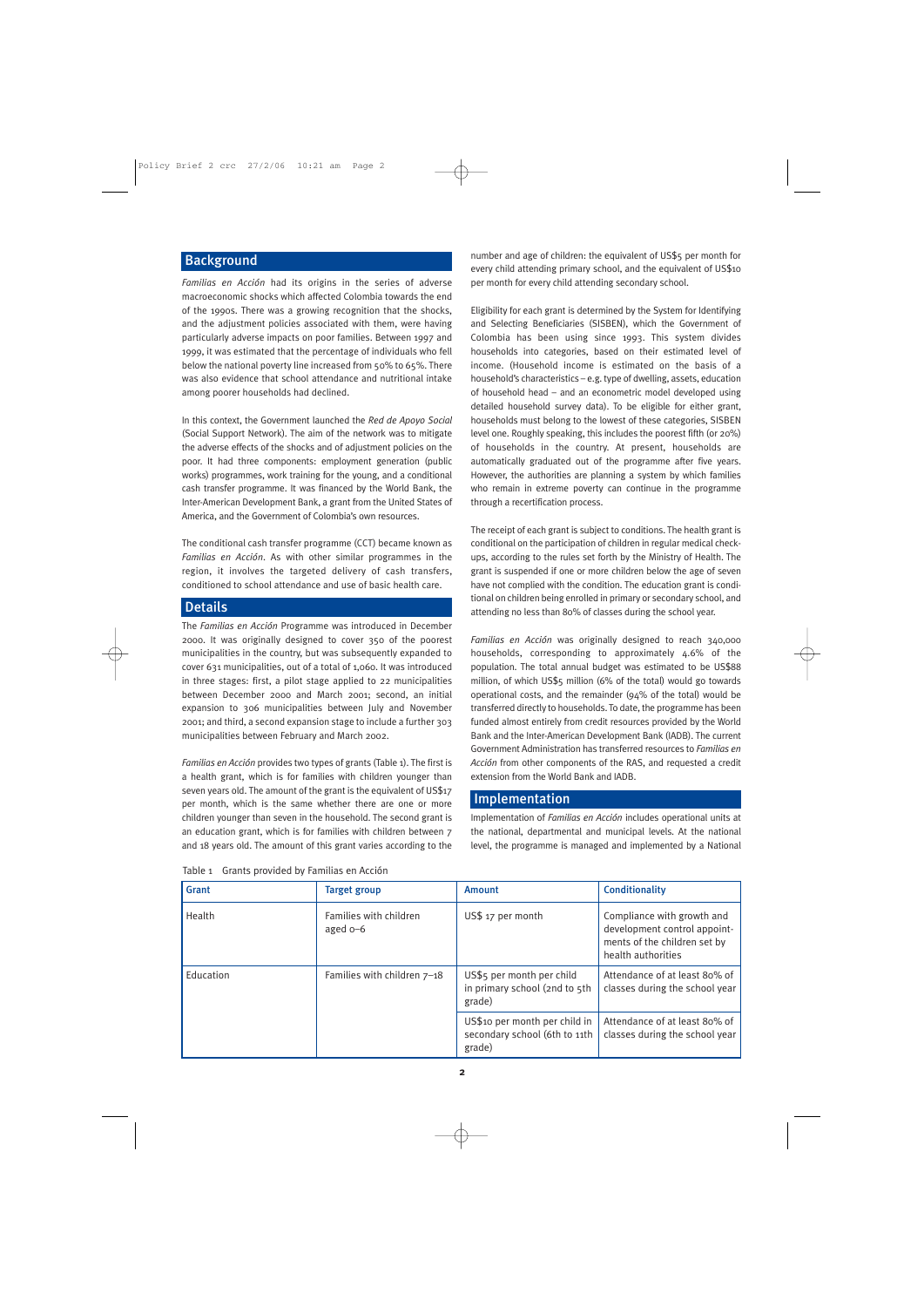Coordinating Unit (UCN), which was set up specifically for the purpose. The UCN operates on its own, and has approximately 30 officials. The basic staffing pattern includes a General Programme Coordinator assisted by five supporting offices: Operations, Training, Planning and Monitoring & Evaluation, Information System and Claims.

Management at the regional level is provided by Regional Coordinating Units (UCRs), located within the departmental offices of the Colombian Social Welfare Institute (ICBF). The ICBF is the organisation responsible for those welfare programmes in Colombia prior to Familias en Acción. The 30 UCRs have a staff of approximately 150. At the municipal level, implementation is carried out by the municipal governments, which have created Municipal Liaison Offices (EMs). The verification of the conditionalities associated with the programme has been outsourced to a private firm. (Familias en Acción provides the only example of this being done)."

"The municipalities covered by Familias en Acción are those where no other significant social programmes are being implemented. They are generally small (fewer than 100,000 inhabitants) and rural. They must also have at least one banking agency, to avoid the risk of making cash payments outside the financial system, and be able to provide sufficient health and education services so as to absorb the additional demand generated by the programme. Unfortunately, many of the municipalities excluded from the programme on these grounds are among the poorest, and most in need of the programme."

Evaluation and monitoring of the programme's results, efficiency and operational effectiveness is the responsibility of the UCN. To this end, the programme has envisaged two types of monitoring: an internal exercise and an external exercise known as 'spot checks'. The National Planning Department (DNP) – the organisation in Government responsible for policy design – is also responsible for carrying out, independently, an external impact assessment on the programme, jointly with the UCN.

#### Impact

In 2004, the total cost of the programme (including costs incurred by the municipalities) was US\$95 million, of which US\$15 million (15% of the total) was taken up by administration costs, and the remainder (85% of the total) was transferred directly to households. In terms of coverage, Familias en Acción quickly reached its target of covering 340,000 households (by 2004). Today (in 2005) it covers approximately 400,000 households, in 700 municipalities. It is estimated that this amounts to around half of the total number of families eligible for grants in these municipalities.

The initial impact assessment was performed in 2004. The overall conclusion was that the programme was effective and had rendered positive results. Households participating in the programme had incremented food intake and availability of goods by 15% as compared to 2002, with an additional intake of proteins, purchase of clothes and shoes for children, and increased expenditure on education. No incremental expenditure was detected on the expense of goods for use by adults such as

alcohol, cigarettes or clothing. Positive effects were also observed regarding growth patterns for rural children less than two years old, the weight of urban children, and the proportion of rural children under four years old who were affected by diarrheic diseases (IFS-Econometría S.A., 2004). Positive impacts were also identified in regard to school attendance, particularly among children between 12 and 17 years old.

In terms of operational efficiency, the most recent spot-check (September 2004) suggested that the programme still needs adjustments. Rotation or changes to the EMs generate discontinuity in the administrative running of the local procedures. In regard to payments however, the large majority of cases suggested little problem with the flow of resources between the programme, banking institutions and beneficiary households.

Despite the benefits of the programme, there are clearly a large number of poor households in the country not receiving grants. In the municipalities which it covers, the estimated amount of 'type 1' targeting error is around 50%, which is quite high. Part of the problem is that there has been only one enrolment process, carried out during 2002. (The only new enrolment process carried out in 2005 was in the 40 additional municipalities included in the programme's coverage). Many families did not enrol at that time, because they were not registered under SISBEN. However, rather than updating the SISBEN information in order to ensure higher enrolment of eligible families within each municipality, the government instead increased the number of eligible municipalities until the overall target number of households (340,000) to be covered was reached. This decision was due to political pressure to reach the target before the Pastrana Government Administration ended.

#### Factors contributing to success

Currently, *Familias en Acción* is regarded as the main and most significant social policy instrument of the Uribe Government Administration. Both the Government and external observers believe the programme is effective, that it is reaching the poorest families in the country, that its operation is efficient, and that the handling of cash transfers is transparent. A number of factors can be identified which have contributed to this success.

#### Political support

Two factors were particularly important in convincing policy-makers of the benefits to be derived from *Familias en Acción*. First, the World Bank and the IADB organised technical visits for Colombian officials in order to learn about the experience of the 'Oportunidades' CCT programme in Mexico. Second, the findings arising from initial impact assessments of *Familias en Acción* were very good, and convinced the authorities that the programme should be continued and expanded. Once policy-makers were in agreement about the programme's benefits, implementation surged.

### Gradual implementation

Notwithstanding the urgency that was required, the Government of Colombia assumed an incremental implementation strategy. Implementation began with a pilot project, followed by an assessment, operational adjustments and only then extension to the majority of municipalities. The first impact evaluation, after having prepared the baseline during 2002, was performed in 2004